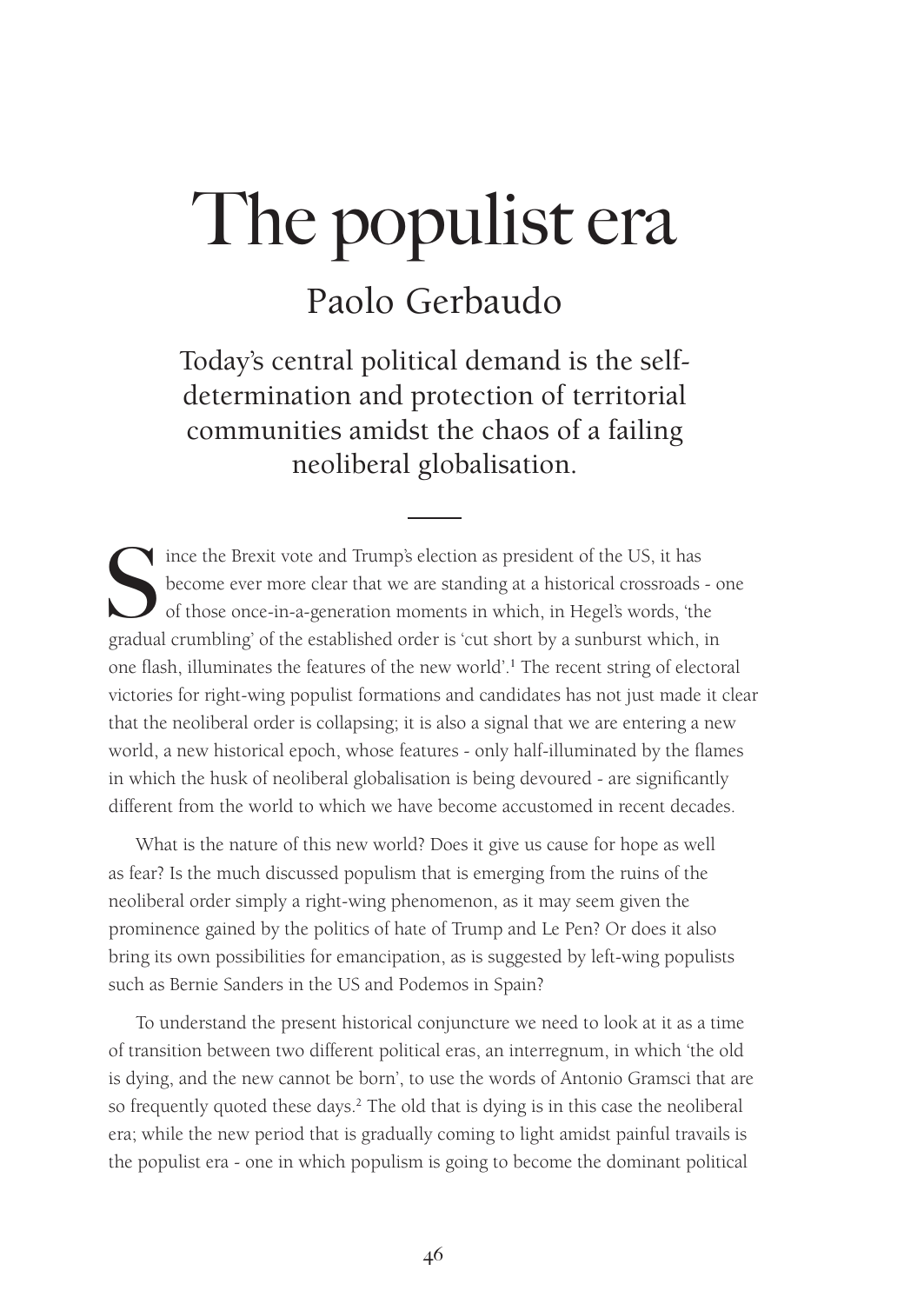narrative on both the right and the left, given that the neoliberal centre can no longer hold.

The financial crash of 2007-8 - the turning point for contemporary history - has not only led to widespread economic hardship. It has been a fatal wound to the whole world view of neoliberalism, with its entrepreneurialism, its cult of the selfregulating market and its vision of a borderless and interconnected world bereft of state controls. This ideological crisis has ushered in, across a number of countries at the centre of the capitalist system, and in particular in Europe and the US, a 'populist moment', or a 'populist zeitgeist' as it has been alternatively described: a time when the new political phenomena that are emerging to fill the void left by the crisis of establishment parties - which have all converted to the neoliberal dogma - all seem to bear the mark of populism.<sup>3</sup> In this post-neoliberal phase, populism appears in the guise of a tendency that cuts across divisions of right and left; and as a logic that is shared by forces that wage their attack on the neoliberal establishment from opposite sides: Donald Trump *and* Bernie Sanders in the US, Podemos *and* Ciudadanos in Spain, UKIP *and* Corbyn in the UK.

Confronted with this surging populist wave, neoliberal elites in Europe and the US are in despair about what they see as 'populism, populism everywhere'. Populism is truly emerging as the dominant trend of contemporary politics. However, we seem as uncertain as ever about what is actually meant by the term .

This confusion stems from its long and often vexed history: in recent decades populism has often been used as a catch-all term for any anomalous or pathological phenomenon; it is seen as originating in the so-called 'sickness of Europe' - the racism, anti-semitism and xenophobia of its many right-wing populist parties. Yet, this pejorative view seems of little use at a time when, far from being a marginal anomaly, populism seems set to become the hegemonic political logic - and one that manifests itself not only in the ugly face of the xenophobic right, but also in the hopeful vision of radical democracy and equality that is proposed by the likes of Sanders and Podemos.

#### **The demand for sovereignty in a globalised world**

The obligatory starting point for any discussion about populism in the twentyfirst century is the work of Ernesto Laclau, and in particular his book *On Populist*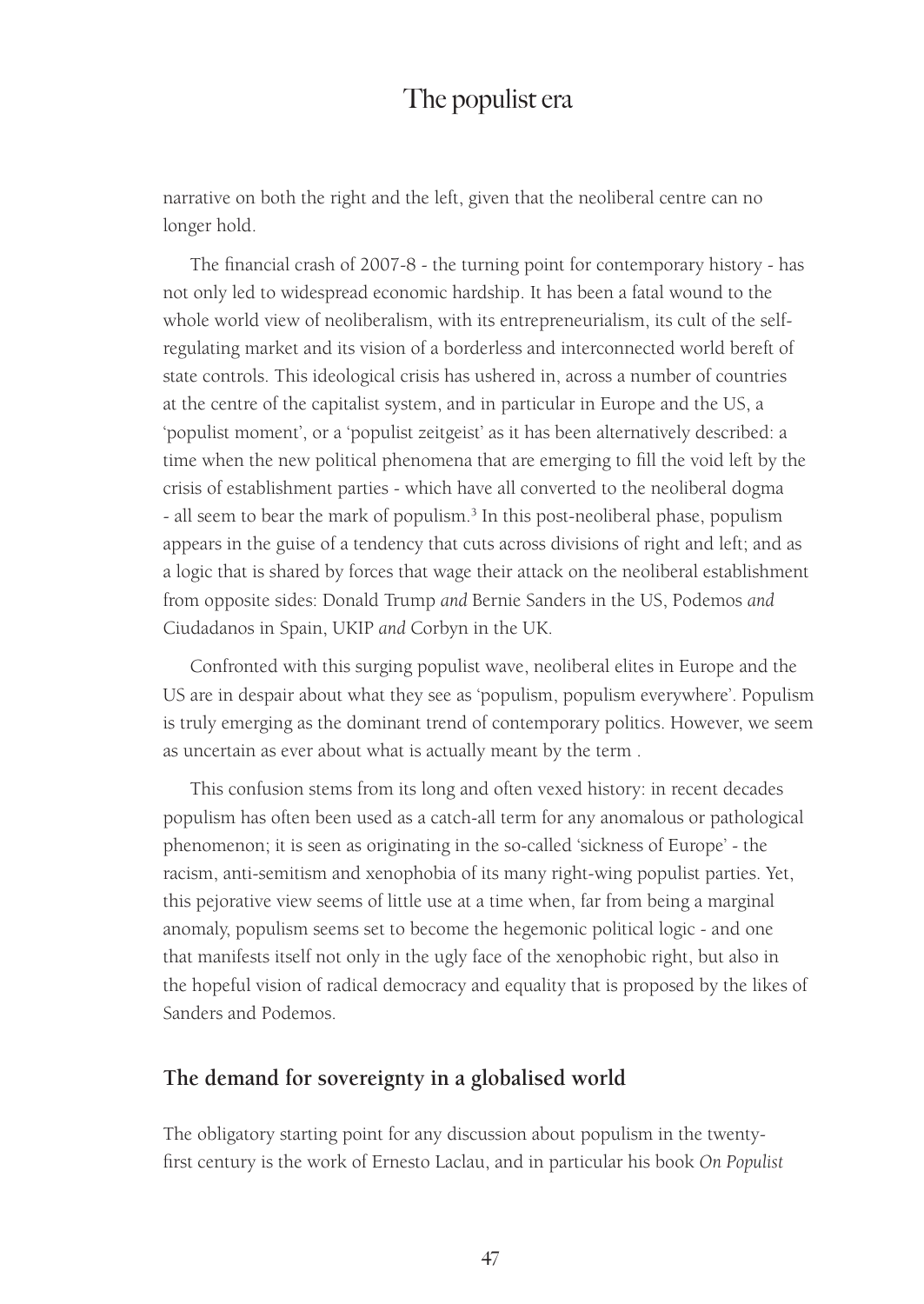*Reason*, which has been pivotal for overcoming the reductive and pejorative view of populism, and was extremely prescient when it was written ten years ago.<sup>4</sup> For Laclau, populism is not an anomaly or an exception. It is a political logic that seeks to bring about a particular articulation of different elements in order to construct the unifying subject of 'the people', so as to mobilise them against what are regarded as unresponsive political institutions. This logic is present in different degrees in virtually all political phenomena, since all political groups are bound to refer in their discourse to the idea of the totality of the political community - that is, the people.

One problem in Laclau's discussion of populism, however, is that it risks analysing it as a question of form rather than actual content, of style rather than substance. Yet it can be argued that populism always involves content as well as form. The familiar features of populist rhetoric - its rants against the establishment, its appeal to unifying images of the people and the nation and its frequent identification with a charismatic leader - do not constitute an 'empty signifier' (i.e., a signifier that is detached from any specific empirical referent, and can be matchedand-paired to any political content).<sup>5</sup> Rather, they are the means of expression of a specific political content, one which possesses its own distinctiveness, and is evidently at odds with the neoliberal worldview that has dominated the globe for the last thirty years - the demand for popular sovereignty. Populism can in this sense be understood as an ideology that centres on the demand for popular sovereignty in conditions in which this principle, formally inscribed in all republican constitutions, appears in danger.

 Sovereignty - usually understood as the state's capacity to maintain complete authority within, and govern over, its own territory - was widely regarded as having been consigned to the dustbin of history in the globally interconnected world of the internet and multinational corporations. But it is a notion that is insistently invoked by the new populist formations and leaders that have emerged on both the left and right since the 2008 financial crash. The Brexit Leave campaign, with its demand to 'take back control', centred on reclaiming sovereignty from a European Union accused of depriving the UK of control over its own borders. And Donald Trump's presidential campaign in the US also made sovereignty its *leitmotif*. He argued that his immigration plan and his proposed overhaul of trade agreements would ensure 'America's prosperity, security, sovereignty', and has often attacked the 'globalism' of the 'liberal elites'. In France, Marine Le Pen intones the word 'sovereignty' on every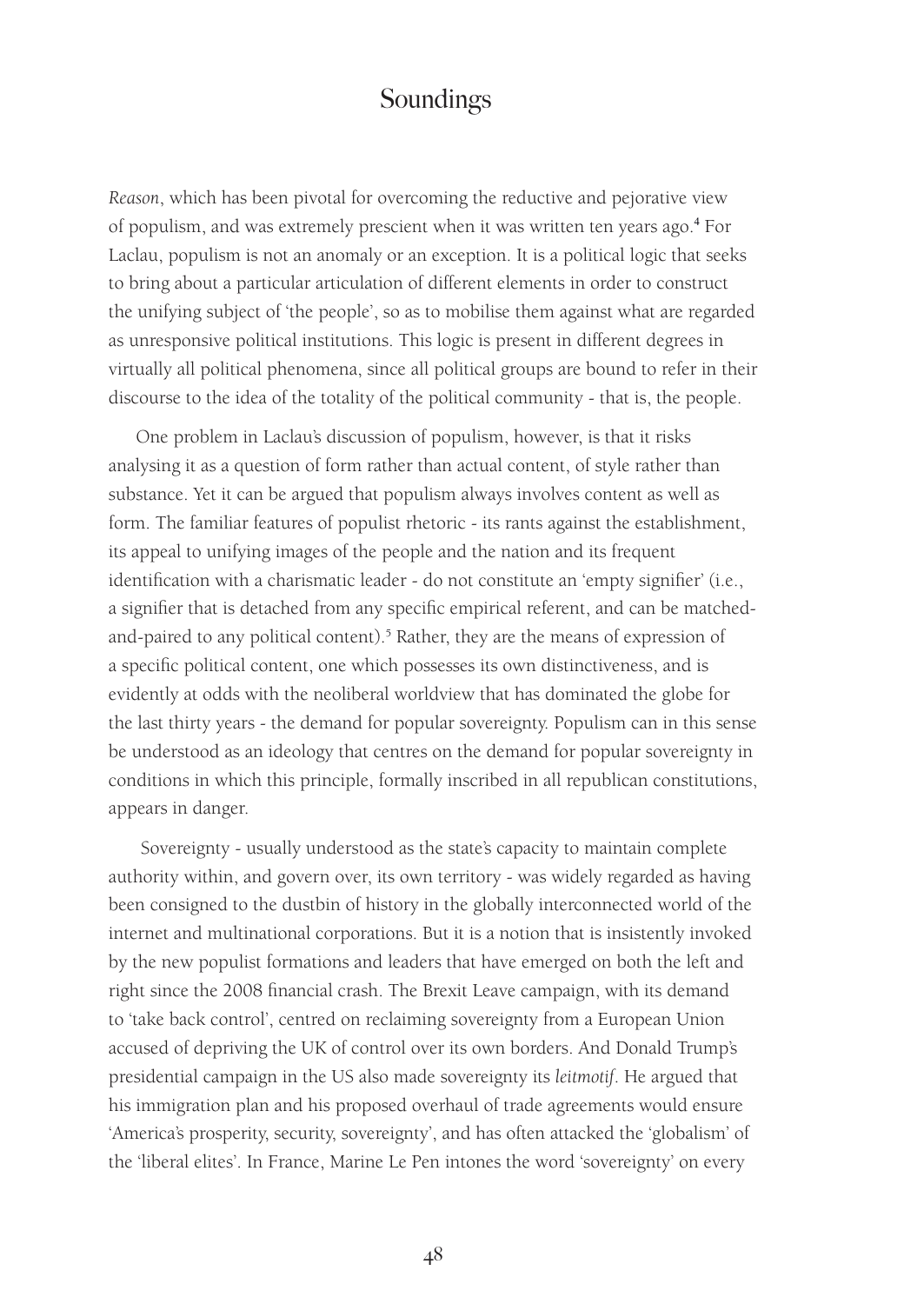available occasion, in the context of tirades against the EU, migration and terrorism, and this notion is the centre-piece of her campaign to become the next president of France. In Italy the Five Star Movement has often appealed to sovereignty: in 2016, Alessandro Di Battista, one of its leaders, declared that 'sovereignty belongs to the People', and that Italy should abandon the euro to regain control over its economy.

But this question of sovereignty has not been the sole preserve of right-wing and centrist formations: it is also widespread on the left. The demand for popular sovereignty was key within the movement of the squares of 2011 - the Arab Spring, the Spanish Indignados, the Greek Aganaktismenoi and Occupy Wall Street, which called for a reclaiming of state institutions by the people and for control over flows of trade and finance. In Spain, Pablo Iglesias, the leader of Podemos, has often described himself as a *soberanista* (sovereignist), and he has consistently adopted a patriotic discourse. Though critical of the strategy of Brexit, Iglesias has argued that nation states should recuperate their 'sovereign capacity' within the EU. In the US, Bernie Sanders has criticised global finance and - like Donald Trump - global trade. Opposing the Trans-Pacific Partnership trade deal (TPP), Sanders has argued that it would 'undermine US sovereignty'. Furthermore, left-wing nationalist movements such as those in Scotland and Catalunya have laid claim to the idea of sovereignty in the pursuit of their demand for national self-determination.

It could therefore be argued that sovereignty has become the master-signifier of contemporary politics: it is the discursive and political battleground which will determine whether the contest for hegemony in the post-neoliberal era will take a progressive or regressive direction. But what is actually meant here by sovereignty, and by popular sovereignty more specifically?

In approaching this question it is necessary to assert that sovereignty itself is a term whose meaning is open to contestation. Though many left-libertarian authors such as Giorgio Agamben and Antonio Negri have seen sovereignty as necessarily connected with authoritarian and right-wing politics - a suspicion that continues to be harboured by many activists - the meaning and political implications of this notion are far more complex than this judgement would imply.

It is true that the notion of sovereignty emerged at the time of the rise of absolutist and monarchical states, which were trying to impose absolute rule over a given territory. However, in its specific variation as 'popular sovereignty', it also became a pillar of national-popular democracies and was seen as a necessary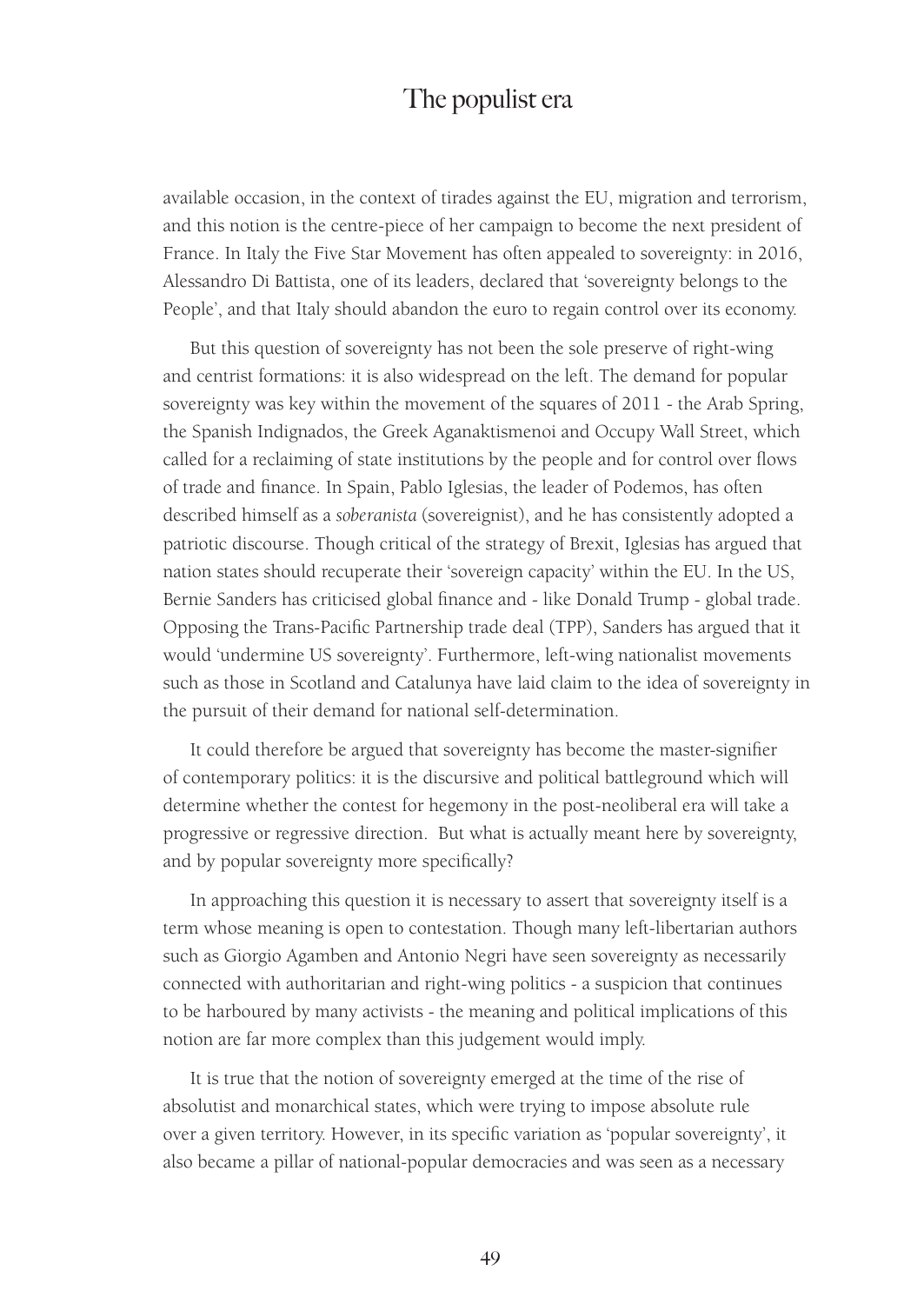condition for effective democratic government. The concept of popular sovereignty was a foundational notion in the development of the left, as seen in its centrality in the work of Jean-Jacques Rousseau, and the influence this idea exercised on the Jacobins and the French Revolution, as well as on the American Revolution.<sup>6</sup> The demand for sovereignty was also a feature of nineteenth-century movements such as the Narodniks in Russia (from whom the term populism originated) and the Chartists in Britain, who are often described as populists: these were groups which sought to mobilise the power of the people against autocratic political regimes. Finally, the notion of popular sovereignty was mobilised by post-war national liberation movements in the Third World, as well as more recently by the Latin American socialist populism of Chavez and Morales, in connection with their attempt to free their nations from the grasp of US imperialism.

In our present historical circumstances, in the aftermath of the greatest capitalist crisis since 1929, and at a time of all-pervasive interconnectedness - as manifested in the global tentacles of capitalist companies such as Google, Amazon and Facebook - this demand for popular sovereignty has acquired new relevance. Populist movements of both the left and the right are demanding, in different ways, a recuperation of territorial sovereignty - a spatial basis for popular self-government - in response to the damage and insecurity provoked by the intrusiveness of neoliberal globalisation. At their core lies a perception that the project of neoliberal globalisation, with its high-minded vision of a borderless and interconnected planet, has created a nightmarish 'flat world' (as *New York Times* columnist Thomas Friedman described it), a space without control and regulation, to be seamlessly traversed by flows of capital, services, commodities and people, irrespective of the social consequences on local and national communities. It is this alienation of political power by global market forces that gives rise to demands to 'take back control', as expressed in the flagship slogan of the Brexit referendum campaign: a demand for territorial self-determination and autonomy as a reaction to a world in which global flows are perceived as undermining all attempts at territorial control.

To many people on the left, especially those of more libertarian and cosmopolitan leanings, this emerging politics of sovereignty appears inextricably linked to a rightwing agenda, fuelled by chauvinism and xenophobia. However, as is shown by the progressive reclaiming of sovereignty by Podemos, Bernie Sanders and others, the picture is not as simple as this. The embrace of populism by some on the post-crash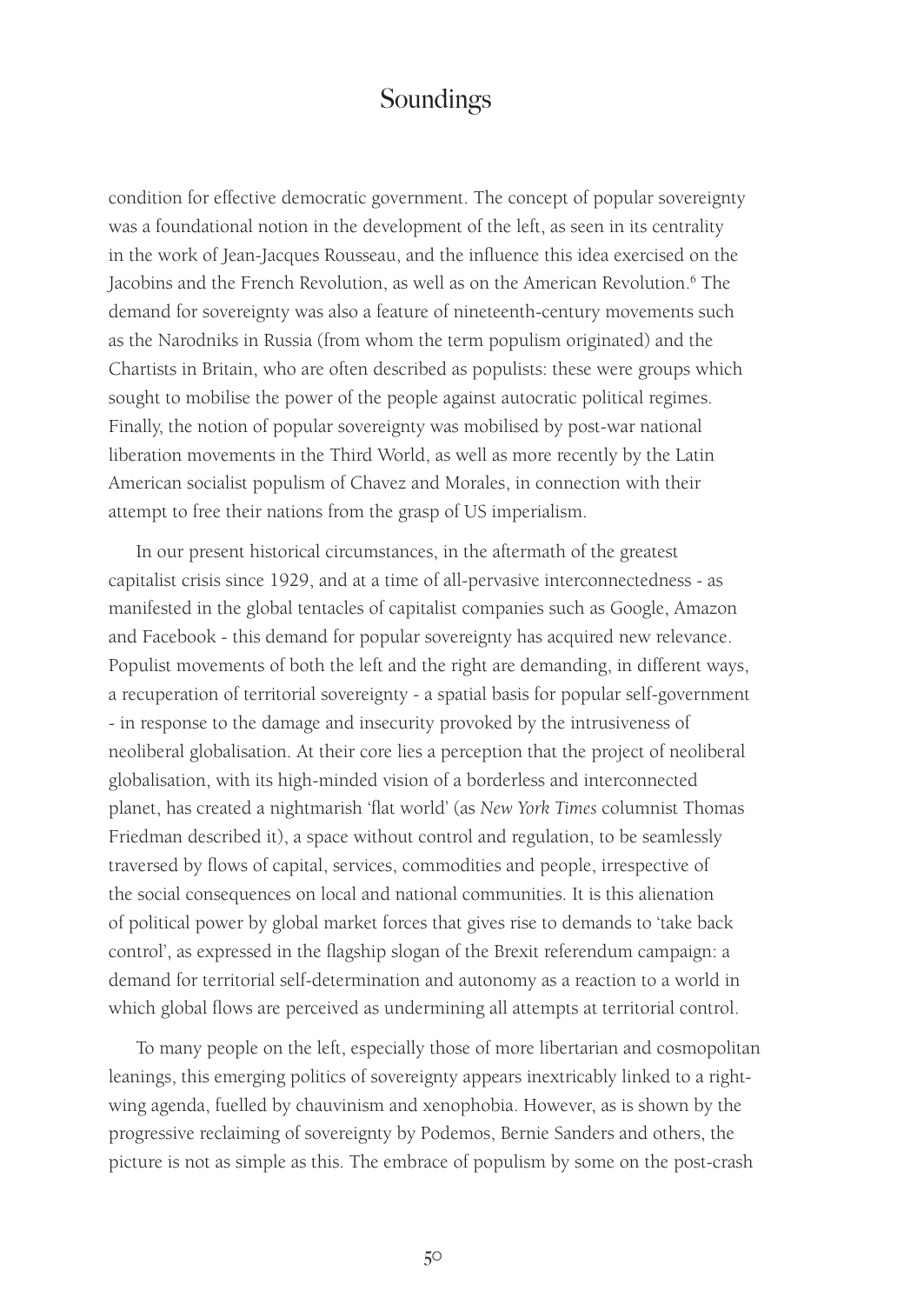left is not a surrender to the cultural hegemony of the right. On the contrary, it stems from acceptance that the left project needs to be radically revised if it is to be able to respond to the present crisis of globalisation. This task will involve getting rid of a number of problematic neoliberal assumptions that the left has internalised.

To explore the ambivalent nature of the populist era, and the politics of sovereignty that lies at its heart, it is necessary to proceed from the perspective of the *longue durée*, one which it is quite difficult to adopt in turbulent times like the present - a period when, after a long phase of apparent stasis, we seem to be living through 'weeks where decades happen', as Lenin put it. From this perspective we can see that the present conjuncture coincides with the fault-line between two different political eras each with its own dominant narrative: the neoliberal era and the populist era.

#### **The neoliberal assault on sovereignty**

The neoliberal era, as a period of dominance of the neoliberal 'free-market' ideology, is usually seen as having emerged in the late 1970s and 1980s.<sup>7</sup> It was informed by a number of thinkers such as Friedrich Hayek, Karl Popper and Ayn Rand, and made into governmental policy by right-wing politicians such as Ronald Reagan and Margaret Thatcher. As argued by Michel Foucault, key to this ideology was the construction of a social fabric whose basic units would have 'the form of the enterprise'.<sup>8</sup> Neoliberalism, especially in its German 'ordo-liberal' variant, moved away from the naturalism of early liberalism's *laissez faire* principle, which viewed the free market as a natural phenomenon. Instead it saw the existence of the market as depending on the construction of what Foucault called a 'juridical-institutional framework', the establishment of a legal space in which the game of capitalism could be played out.<sup>9</sup> This framework was constructed during a period when a global system was superseding national control over the economy, and opposing social policies that sought to redress the imbalances of the market.

This neoliberal doctrine emerged as a critical response to the politics of socialism and social democracy, which early neoliberals such as Hayek perceived to be the hegemonic logic at the time of their intellectual intervention. Socialism was considered by neoliberals to be a tendency that existed across all forms of contemporary mainstream politics, in left-wing, right-wing and centrist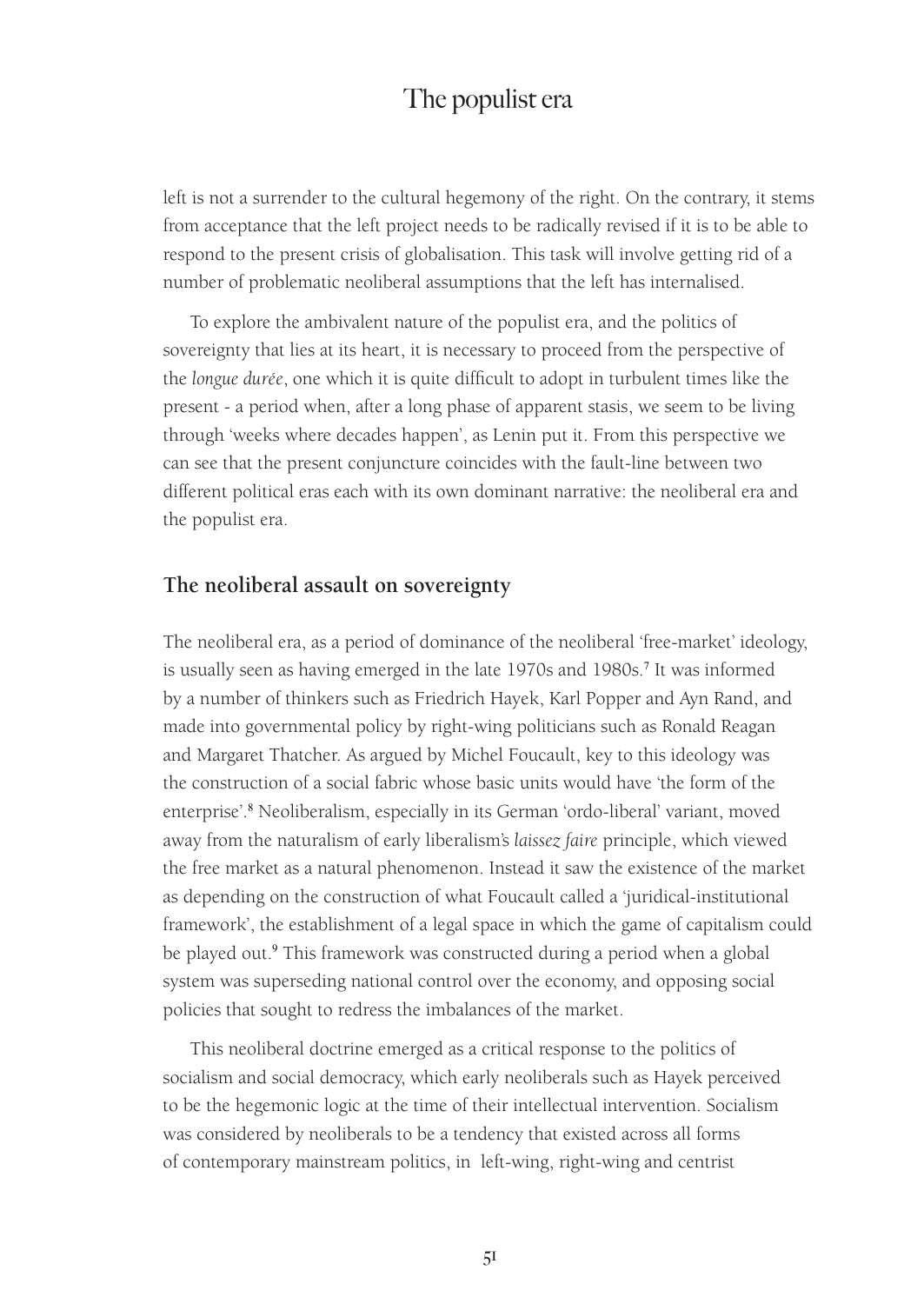manifestations: it included 'New Deal and Popular Front policies of state control and intervention … National Socialist economics and politics … [and] the political and economic choices of the Soviet Union'.<sup>10</sup> According to neoliberals, all these formations implied an interventionist state whose ultimate point of arrival was necessarily Nazism. Criticising the socialist and social-democratic *dirigiste* idea of the state as a planner ensuring full employment and economic redistribution, the neoliberals asserted the primacy of freedom of enterprise and market competition.

It can be argued that we are currently witnessing a paradigmatic shift similar to the one that took place between the socialist and neoliberal eras. The populist era involves a new central narrative that re-organises the entire political space, forcing all actors to position themselves in relation to it, either in its support, or in antagonism to it.

As with the transition to the neoliberal era, which was constructed in opposition to socialism, the populist era sets out from a negation of the ideas and values of the preceding political era. Populist movements are arising in opposition to the neoliberal view of the nation state as bereft of any substantive social aim and revolving simply around the effective participation of all nations in a competitive global market.

Central to this criticism of neoliberalism is a recuperation of the notion of sovereignty, and a determination to find effective forms of local and national autonomy and self-determination in a world characterised by pervasive interconnectedness. The question of sovereignty is the point of contact between right-wing and left-wing populists. These two camps share the impression that today's central political question is how to reassert forms of territorial control and self-determination in a world characterised by extreme interconnectedness. But they propose radically different answers to this question.

In the neoliberal era, the key political question was how to construct a new world beyond the disappointments of the planned state economy, and the bureaucratism of the Fordist era; how to construct a world in which the creative energies of society, and the spirit of initiative of individuals, could be given free rein. The main evangelists of neoliberalism - Hayek, Mises, Friedman and others - saw socialism (which they considered to be hegemonic when they were first writing) as tantamount to slavery, and state planning and social policy as interference by the bureaucratic power of the state into the spontaneous dynamics of society, as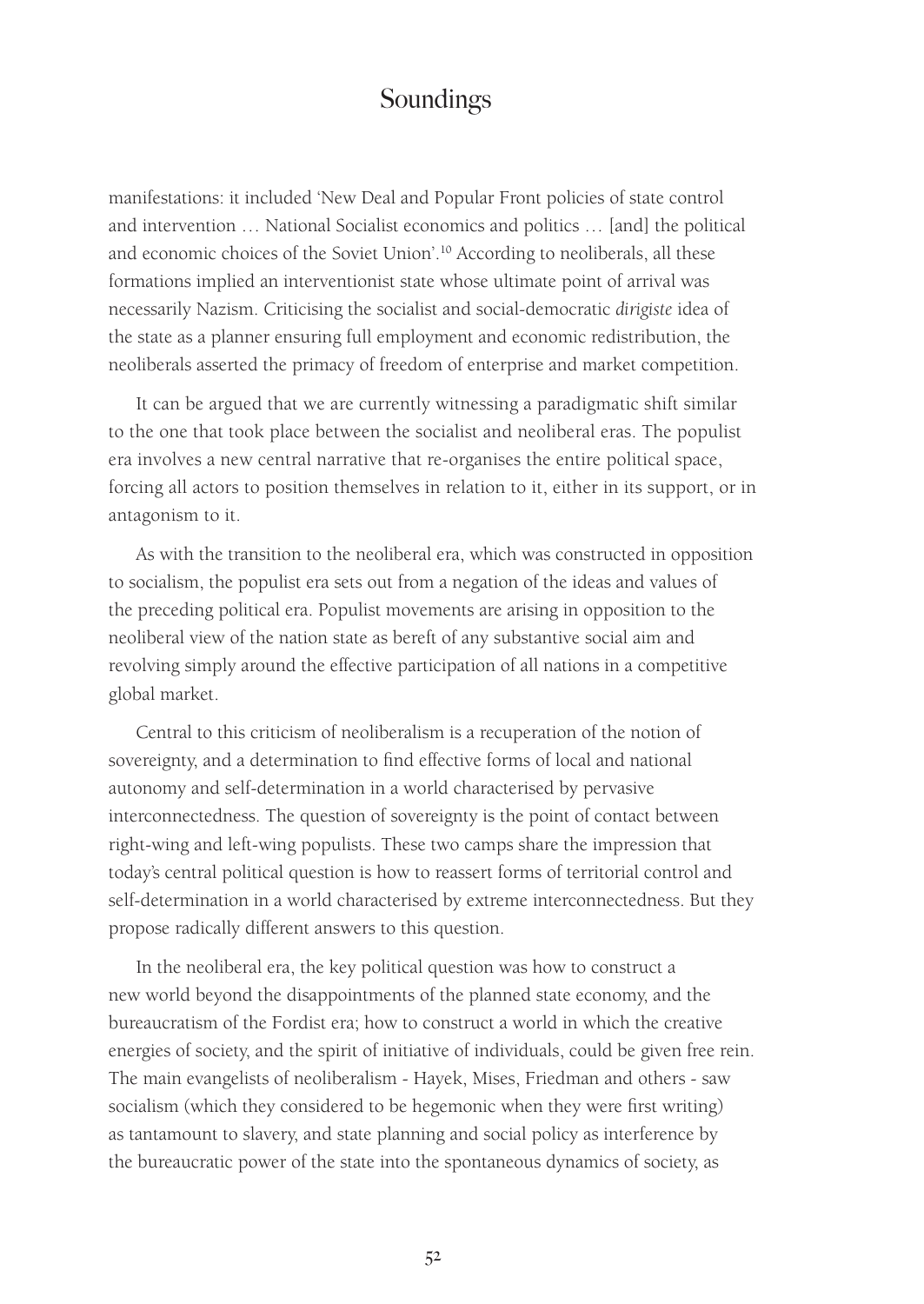expressed in Hayek's famous distinction between *kosmos* (the spontaneous order of society) and *taxis* (the artificial order of the state).

Seeing state planning and protectionism as the enemy, these thinkers took aim at all forms of democratic sovereignty, and all forms of territorial jurisdiction and regulation, which they saw as obstacles to the self-regulating market and entrepreneurialism. The enmity towards sovereignty was explicitly thematised in Hayek's seminal book *The Constitution of Liberty*, in which he depicted sovereignty as a principle of the 'doctrinaire democrat', and described it as 'the justification for a new arbitrary power'. He recommended that majority rule be strongly limited by long-term principles that would preserve the freedoms of companies and individuals vis-a-vis the meddling state.<sup>11</sup>

This blueprint found its concrete application in the neoliberal policies of economic and financial deregulation that started to emerge with the ending of the link between the dollar and gold in 1971 and the 1973 oil crisis, and triumphed in the 1980s and 1990s. Multinational corporations began to operate with much greater mobility of capital, operating across national borders and side-stepping nation-state jurisdiction. The supranational scale of their operations provided capitalists with a means of blackmailing governments in order to obtain more favourable employment and tax rules. Meanwhile tax havens proliferated, designed as a means to frustrate sovereign control over taxation and capital flows. As described by Nicholas Shaxson*,*tax havens subverted sovereignty by turning it on its head, claiming sovereignty for tiny islands or micro-states that were used as pirate coves to hide proceeds stolen from national treasuries.12 Trade liberalisation, achieved through a number of global trade treaties and the formation of the World Trade Organisation, also weakened the sovereignty of nation states by depriving them of the ability to protect local industries through the use of tariffs and other trade barriers, thereby exposing local workers to a global race to the bottom, resulting in falling wages and worsening working conditions.

There is no denying that the interconnectedness of finance, trade and communication brought about by neoliberal globalisation can be seen every day in a number of positive developments: the potential for communication with people around the globe that comes from the internet; the exotic produce available on our supermarket shelves; the greater mobility enjoyed by the affluent middle classes because of the lessening of travel restrictions; and the greater tolerance towards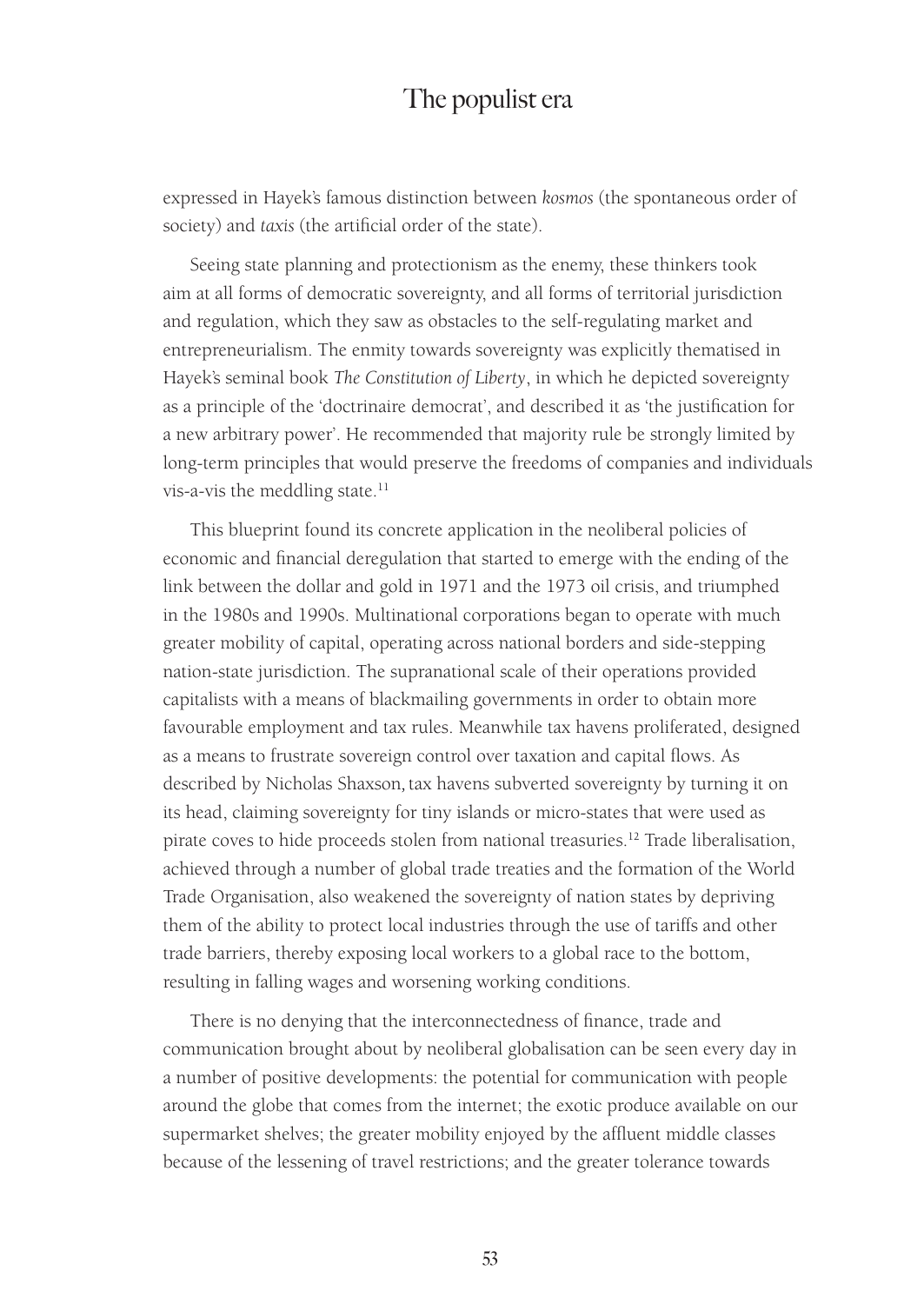ethnic and gender diversity that constitutes the progressive aspect of neoliberalism, as argued, for example, by Nancy Fraser.<sup>13</sup> However, global interconnectedness has also ushered in unprecedented levels of inequality, leading to a situation in which, as documented by a famous Oxfam report, published in January 2017, eight individuals currently own the same amount of wealth between them as the total that is owned by the poorest 50 per cent.

Given these effects of neoliberalism's war on sovereignty, it should not be a surprise that, amidst the current crisis of neoliberalism, sovereignty is seen by many as a necessary principle in devising an alternative political and social order. However, the left - apart from exceptions such as Sanders and Podemos - has in the main been dumbfounded at this turn of events. This is partly because large sections of the left, both moderate and radical, have absorbed parts of the neoliberal mindset, shifting their attention towards the post-materialist demands of middle-class constituencies and away from widening economic inequality and the representation of those at the bottom of society, sometimes described as the left-behind of globalisation. If it is to face the seismic shift produced by the 2008 crash, the left urgently needs to get rid of this unwitting subordination to the neoliberal project, and recuperate its historical mission of protecting workers and communities from the ravages of capitalism and fighting for social and economic equality.

#### **Reconstructing territorial democracy and protection**

The populist era starts out with an overturning of the axiomatic assumptions of the neoliberal era, and in particular its war on national-popular sovereignty.

Approached from this viewpoint, populism appears as the nemesis of neoliberalism. Where neoliberalism preaches the free will of the individual unrestrained from any collective control and regulation, populism asserts the primacy of a collective popular sovereignty. Where neoliberalism proposes the image of a globalised world, with no borders and no barriers, populism revolves around the assertion of territory and nation, and strong political communities founded within these discrete and bordered spaces. In short, populism attempts to recuperate the very principle by means of which neoliberalism initially launched its attack on socialism: popular sovereignty.

The main dilemmas of contemporary politics concern the question of how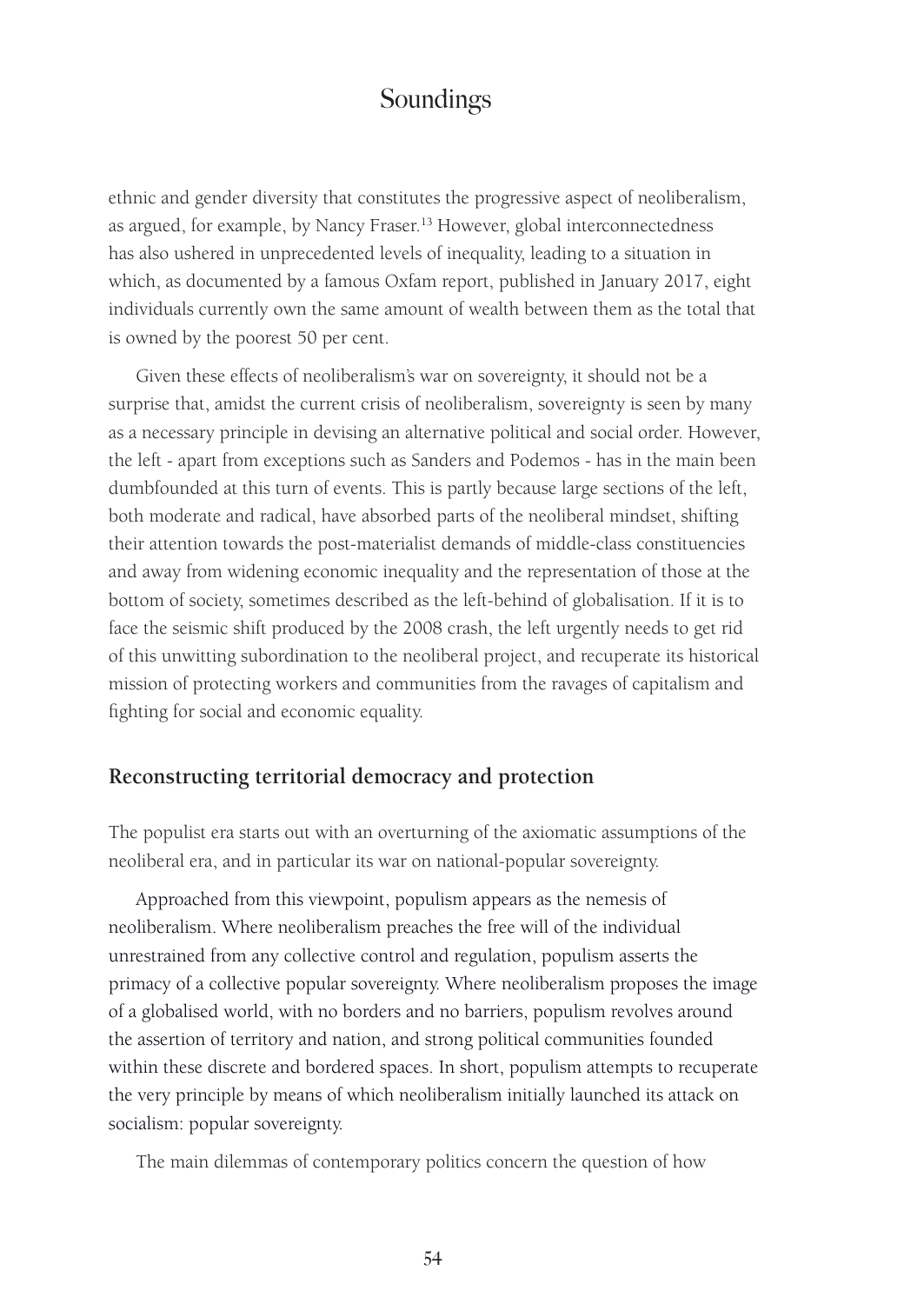to recuperate sovereignty in a global world - that is, how to reconstitute forms of territorial authority that can offer protection, security and support in a world characterised by global interconnectedness. This return of the question of sovereignty, with its implication of territorial power, reflects the way in which social anxieties in the post-crash era have been particularly focused around the flows - of trade, finance and labour - that constitute the sinews of the globally interconnected economy. At the height of neoliberal hegemony these flows were mostly seen as a source of wealth, but in a world of economic stagnation, precarity, geopolitical instability and global terrorism they are increasingly perceived as a source of risks.

Any regulation of global flows will involve a radical rethinking of the role of the state, and the adoption of a different tack from the hollowing out of state power that has been facilitated by neoliberal deregulation. The dominant aspiration of the neoliberal era was to crack open the rigid shell of a state apparatus that appeared overreaching and meddlesome. Today, in complete contrast, the aspiration is to find ways of constituting new protective barriers, regulative institutions and forms of state intervention that can provide some form of security in a world marked by instability and overexposure. The neoliberal world's openness of markets, borders and communication systems, far from engendering a culture of openness - a sort of mass cosmopolitanism - has instead produced precisely the opposite: a sense of agoraphobia, a fear of open spaces, and a chauvinist nationalism.

This perception of loss of control has provided combustible material for rightwing populists such as Le Pen and Trump, who have successfully connected agoraphobia with xenophobia. This is therefore no time for the left to be ignoring such preoccupations and leaving the discourse of sovereignty to the right. Demands for a recuperation of sovereignty ultimately spring from the all-too-real experiences of social suffering and humiliation that have been unleashed by the neoliberal demolition of the nation state, and must be paid attention to. Only if the left manages to understand this global agoraphobia, and to articulate a convincing response to it, will it have any chance of dislodging the dominance of the new right in this phase of economic and political crisis.

Left-wing and right-wing populists strongly differ in their understanding of what is actually meant by sovereignty, and which global forces and flows are the real source of their lack of control. For right-wing and xenophobic populists, sovereignty is first and foremost national sovereignty, the power associated with a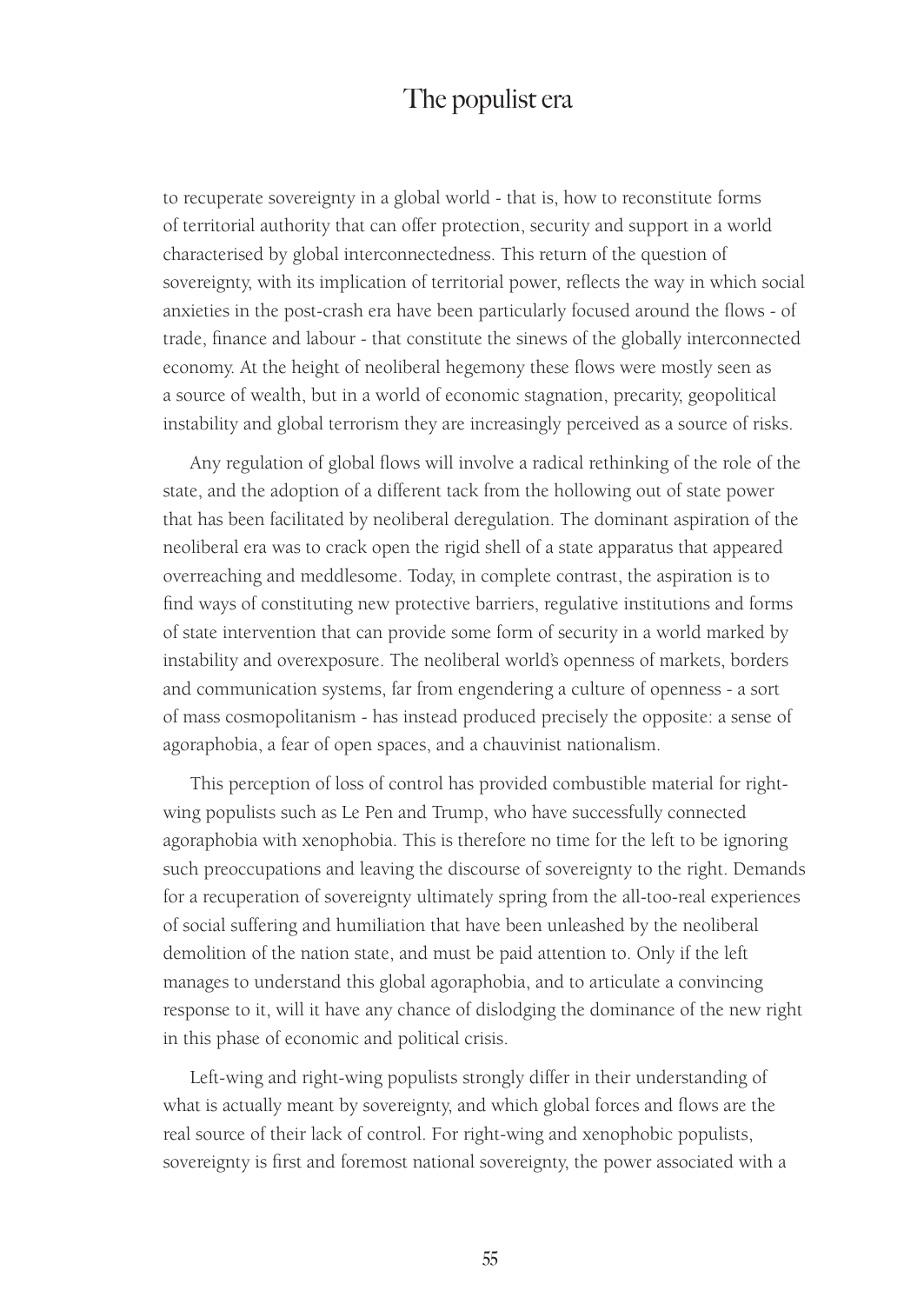national community, often defined along ethnic and isolationist lines and mobilised against external enemies. It is a vision of sovereignty that carries strong overtones of the philosophy of Thomas Hobbes, for whom the prime mission of politics was to ensure security and protection against other nations.<sup>14</sup> The reassertion of sovereignty in this context means closing borders to migrants - including refugees escaping from war - and ostracising internal minorities suspected of endangering security and social cohesion - in particular, these days, Muslims. This xenophobic take on sovereignty was clearly on display in the Brexit referendum, where the Leave campaign won by appealing to suspicion of migrants and refugees, who were accused of undercutting wages, depleting public services and facilitating terrorism.

The progressive vision of sovereignty that lies at the heart of left-wing populist politics, from Podemos to Bernie Sanders, has a radically different complexion. For left-wing populists, the recuperation of sovereignty is not a matter of national security. It is instead, first and foremost, a matter of democracy, because no real democracy can exist without some notion of sovereignty, some specification of the territory over which people's power can assert its supremacy over the 'special interests' of companies and individuals. In this sense, a restoration of popular sovereignty can be seen as a response to the present democratic deficit, to times of 'post-democracy' as Colin Crouch has analysed it; and this is why in left discourse one often sees a close interlinking of sovereignty and democracy.15 Furthermore, the demand for sovereignty is linked to the recurring need to reconstruct forms of economic protection after a period of market domination, as in Karl Polanyi's theory of 'double movement', where a demand for protection and regulation typically emerges after every phase of capitalist expansion, as a necessary reaction to the way in which capitalism has 'disembedded' the economy from society.<sup>16</sup> Left-wing populism's vision thus centres on the construction of new defensive structures and protective barriers, against the 'tornado capitalism' that has emerged on the open prairies of neoliberal globalisation.

The enemies identified by left-wing populists are also different - corporations and banks, not foreigners and refugees. It is the flows of finance and trade that are considered to be truly menacing to the well-being and security of territorial communities, not the flows of migrants. Sovereignty is conceived as a defensive weapon to be wielded by the many against the few, by ordinary citizens seeking to protect themselves from a supranational power elite that is opposed to the people's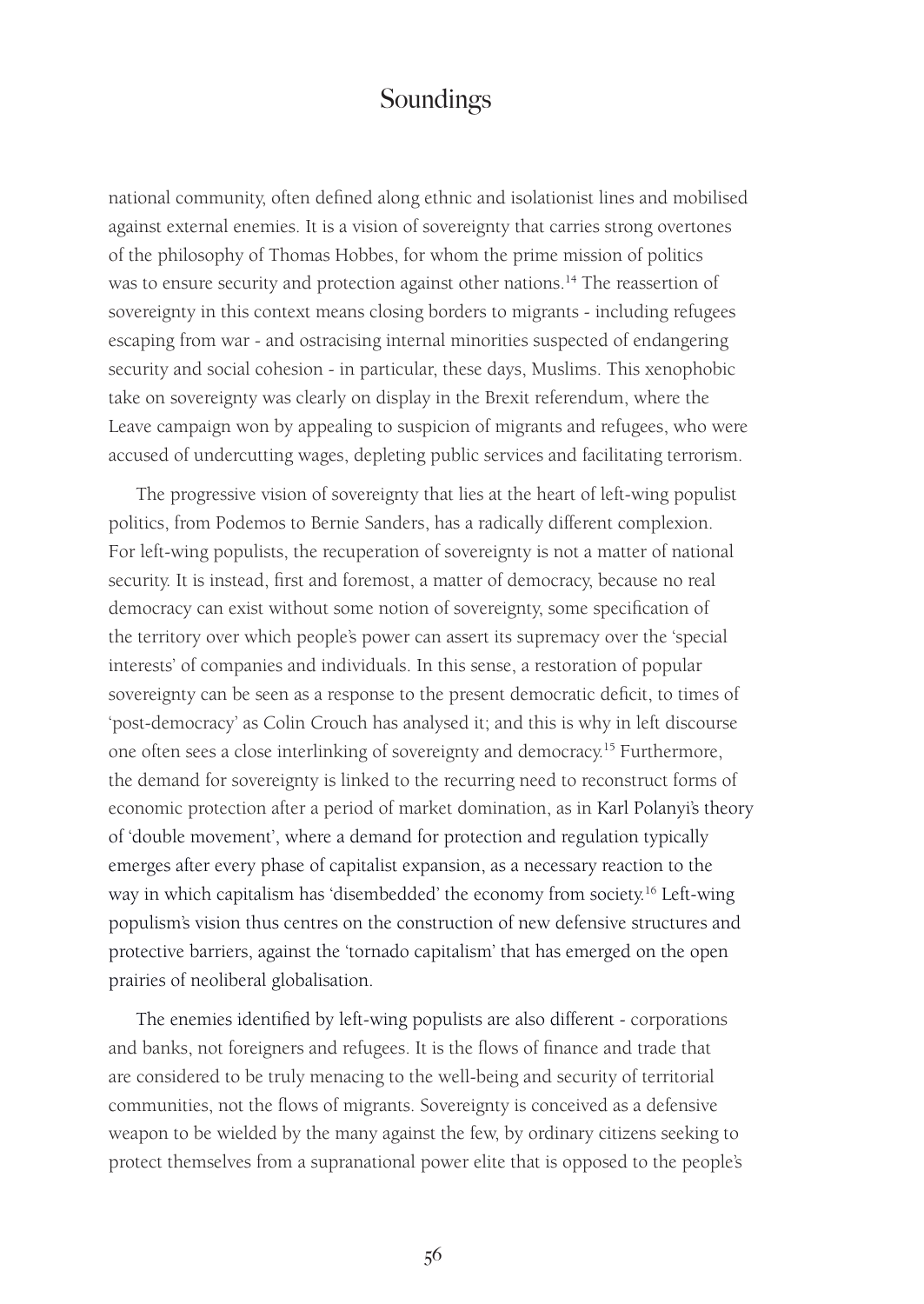will, and which benefits from the unsettling and disruptive effect of economic flows. Bankers, corrupt politicians and lobbyists, as well as global institutions such as the Troika and the IMF, stand accused of interfering with the legitimate demand for some degree of autonomy for local and national communities.

The future will tell us which of these narratives of sovereignty will prevail in the populist era, who will win the battle for hegemony. At the moment, right-wing populists seem to have the upper hand, to a large extent because the left is hesitating about abandoning its conversion to neoliberalism and laying claim to sovereignty as a necessary component of democracy. To respond to the rage and disarray caused by the economic, political and moral crisis of neoliberalism, the left urgently needs to return to its foundational idea of popular sovereignty, and to construct a progressive view of territorial control, geared towards the construction of new forms of radical democracy and social protection against the power of global capitalism.

**Paolo Gerbaudo** is Director of the Centre for Digital Culture at King's College London, and board member of the research committee on social classes and social movements of the International Sociological Association. He is the author of *The Mask and the Flag: Populism, Citizenism and Global Protest* (2017), and *Tweets and the Streets: Social Media and Contemporary Activism* (2012).

#### **Notes**

1. G.W.F Hegel (translation A.V. Miller, introduction J.N. Findlay), *Phenomenology of Spirit*, Oxford University Press 2013, p7.

2. A. Gramsci, *Selections from the Prison Notebooks*, Lawrence and Wishart 1971.

3. C. Mudde, 'The populist zeitgeist', *Government and opposition*, 39 (4), 2004.

4. E. Laclau, *On populist reason*, Verso 2007.

5. Ibid.

6. J.-J. Rousseau, *The social contract*, Penguin Books 2006.